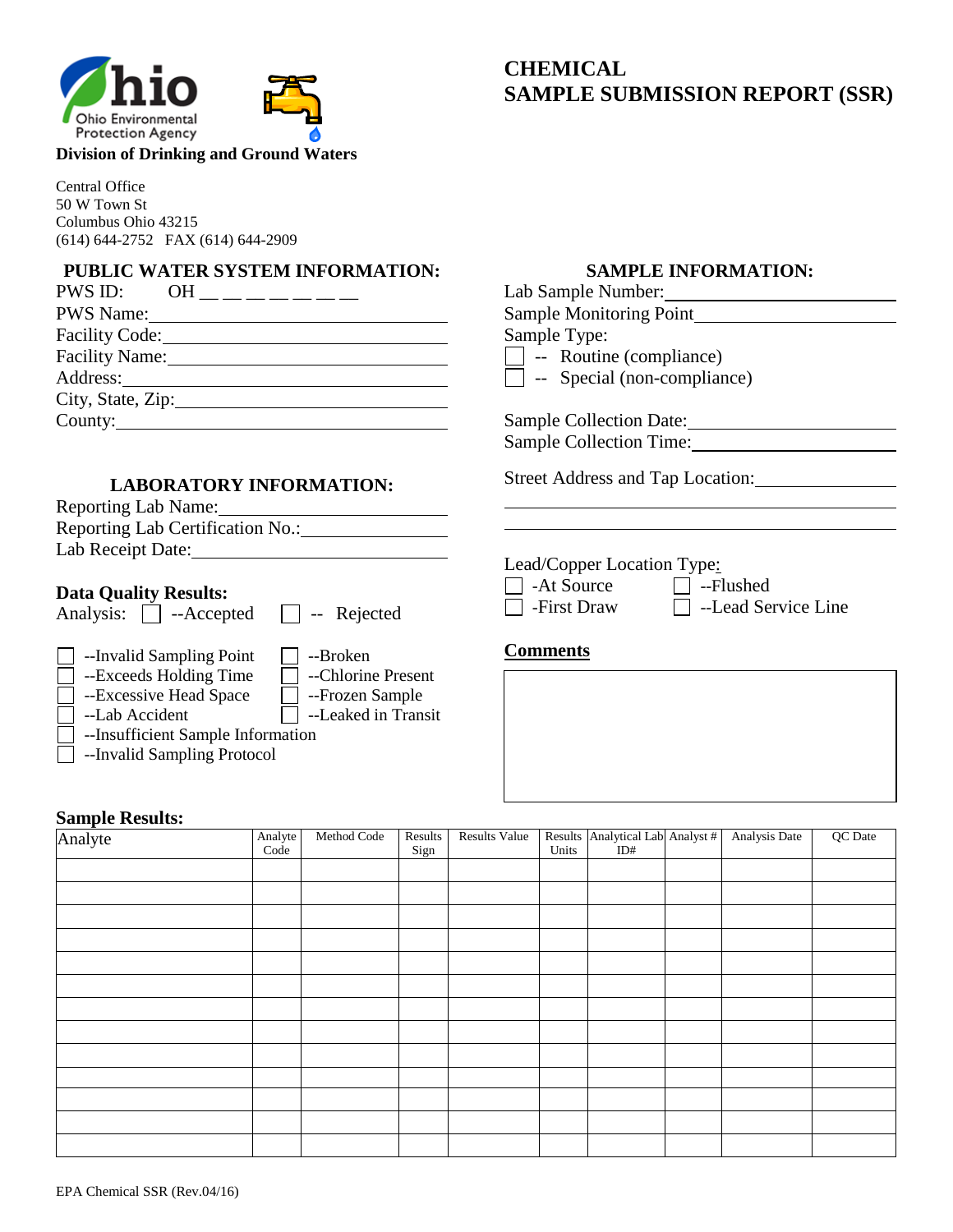| Analyte | Analyte<br>Code | Method Code | Results<br>Sign | Results Value |  | Results Analytical Lab Analyst # Analysis Date<br>Units ID# | QC Date |
|---------|-----------------|-------------|-----------------|---------------|--|-------------------------------------------------------------|---------|
|         |                 |             |                 |               |  |                                                             |         |
|         |                 |             |                 |               |  |                                                             |         |
|         |                 |             |                 |               |  |                                                             |         |
|         |                 |             |                 |               |  |                                                             |         |
|         |                 |             |                 |               |  |                                                             |         |
|         |                 |             |                 |               |  |                                                             |         |
|         |                 |             |                 |               |  |                                                             |         |
|         |                 |             |                 |               |  |                                                             |         |
|         |                 |             |                 |               |  |                                                             |         |
|         |                 |             |                 |               |  |                                                             |         |
|         |                 |             |                 |               |  |                                                             |         |
|         |                 |             |                 |               |  |                                                             |         |
|         |                 |             |                 |               |  |                                                             |         |
|         |                 |             |                 |               |  |                                                             |         |
|         |                 |             |                 |               |  |                                                             |         |
|         |                 |             |                 |               |  |                                                             |         |
|         |                 |             |                 |               |  |                                                             |         |
|         |                 |             |                 |               |  |                                                             |         |
|         |                 |             |                 |               |  |                                                             |         |
|         |                 |             |                 |               |  |                                                             |         |
|         |                 |             |                 |               |  |                                                             |         |
|         |                 |             |                 |               |  |                                                             |         |
|         |                 |             |                 |               |  |                                                             |         |
|         |                 |             |                 |               |  |                                                             |         |
|         |                 |             |                 |               |  |                                                             |         |
|         |                 |             |                 |               |  |                                                             |         |
|         |                 |             |                 |               |  |                                                             |         |
|         |                 |             |                 |               |  |                                                             |         |
|         |                 |             |                 |               |  |                                                             |         |
|         |                 |             |                 |               |  |                                                             |         |
|         |                 |             |                 |               |  |                                                             |         |
|         |                 |             |                 |               |  |                                                             |         |
|         |                 |             |                 |               |  |                                                             |         |
|         |                 |             |                 |               |  |                                                             |         |
|         |                 |             |                 |               |  |                                                             |         |
|         |                 |             |                 |               |  |                                                             |         |
|         |                 |             |                 |               |  |                                                             |         |
|         |                 |             |                 |               |  |                                                             |         |
|         |                 |             |                 |               |  |                                                             |         |
|         |                 |             |                 |               |  |                                                             |         |
|         |                 |             |                 |               |  |                                                             |         |
|         |                 |             |                 |               |  |                                                             |         |
|         |                 |             |                 |               |  |                                                             |         |
|         |                 |             |                 |               |  |                                                             |         |
|         |                 |             |                 |               |  |                                                             |         |
|         |                 |             |                 |               |  |                                                             |         |
|         |                 |             |                 |               |  |                                                             |         |
|         |                 |             |                 |               |  |                                                             |         |
|         |                 |             |                 |               |  |                                                             |         |
|         |                 |             |                 |               |  |                                                             |         |
|         |                 |             |                 |               |  |                                                             |         |
|         |                 |             |                 |               |  |                                                             |         |
|         |                 |             |                 |               |  |                                                             |         |